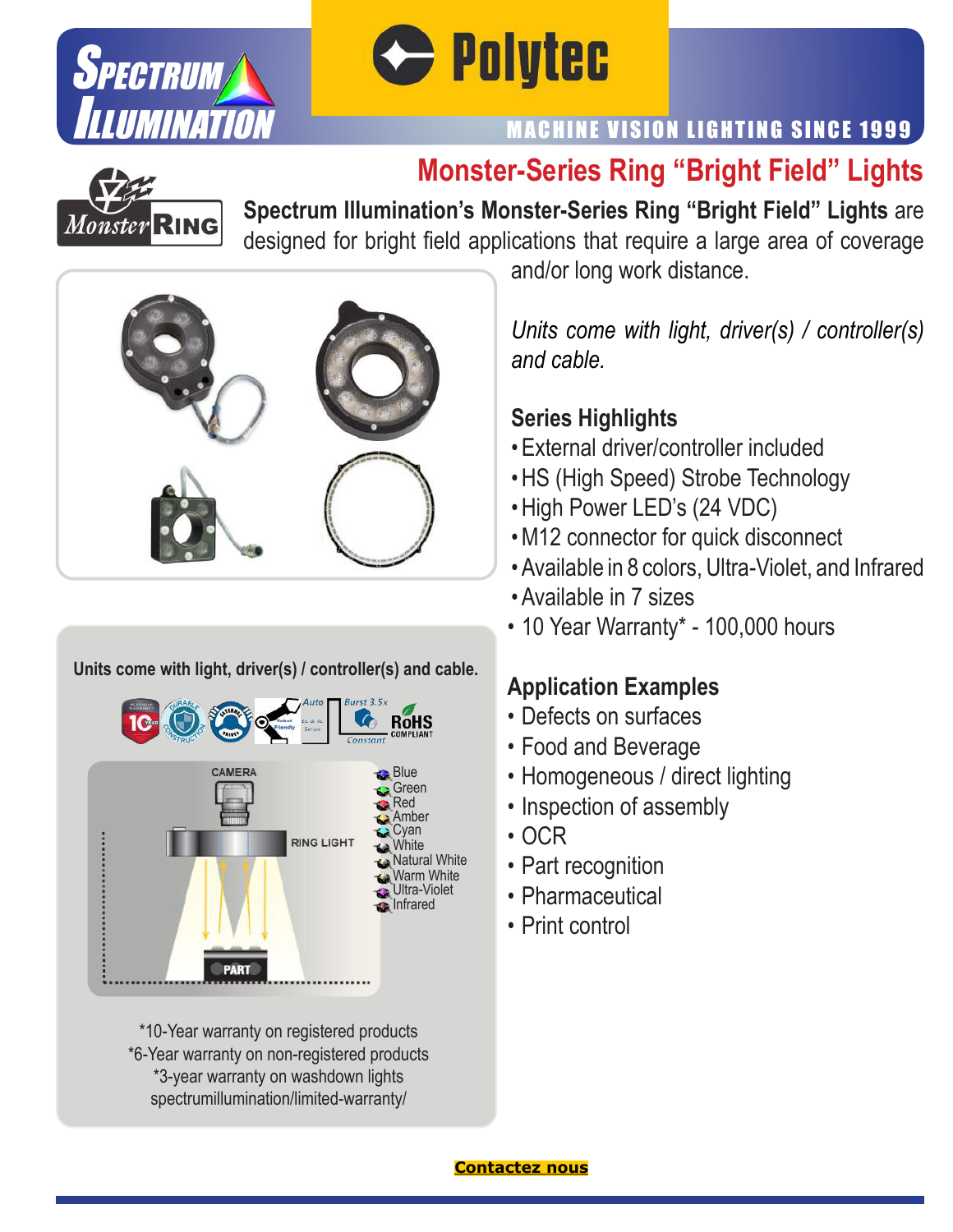



# Case Study - Product Application MACHINE VISION LIGHTING SINCE 1999



### Bolt Coating Inspection



Solution: MRL5.5 - 365 UV, 100ms Shutter Speed, with Camera UV Blocker.

#### Illumination - Inspection Setup



# Vision & Automation Opportunity:

Automotive, Aerospace and Industrial environments count on 100% compliance when it comes to safety. Bolts must be coated to remain secure. Bolts without coating must be rejected before entering production and shipping process. Production speed must be maintained while identifying rejected materials.



Bolts with Resin Coating Applied.



Bolt inspection with MRL5.5 365 UV Ring Light.

# Vision & Automation Solution:

SI Engineering Lab mocked up the opportunity. SI Engineer applied LED lens Optic types, camera lenses and product positioning to develop repeatable quality testing solution. Spectrum Illumination's MRL5.5-365 UV Ring Light, UV blocker camera lens with 100ms shutter speed. Smart camera verifies bolts have coating applied.

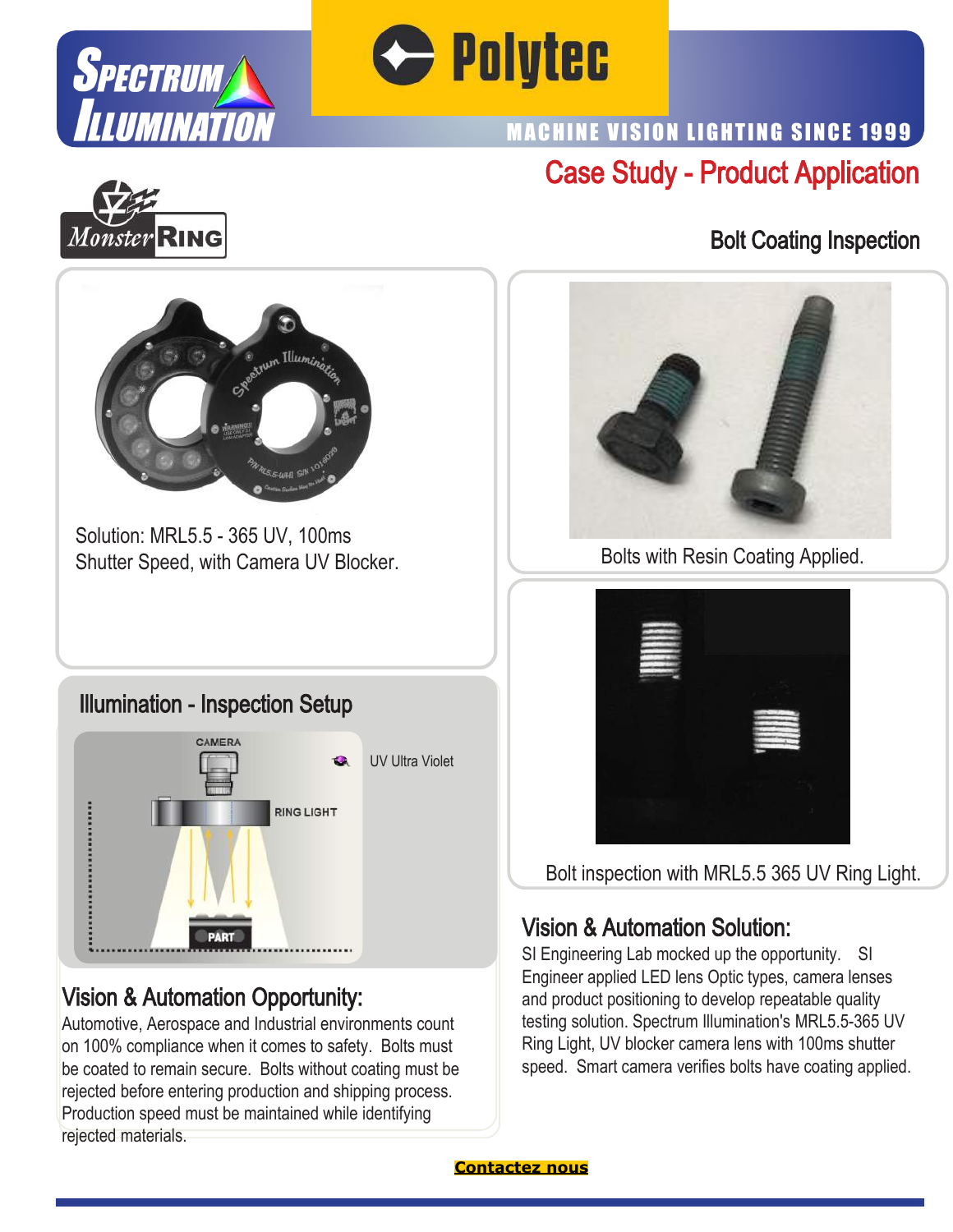



# Case Study - Product Application MACHINE VISION LIGHTING SINCE 1999



### Bottle Seal Inspection



Solution: MRL5.5 - 630 Red, (Backlight Option) 16 mm lens, 15ms shutter speed, light 3" from target.

#### Illumination - Inspection Setup



# Vision & Automation Opportunity:

Customer's bottling process required product inspection before filling. Seal surface defects cause product failure and product line down time. Defective bottles must be rejected before entering automated filling process. Production speed must be maintained while identifying rejected materials.



#### Sealed Mustard Bottle.



Seal inspection with MRL5.5 630 Red Ring Light.

### Vision & Automation Solution:

SI Engineering Lab mocked up the opportunity. SI Engineer applied LED lens Optic types, camera lenses and product positioning to develop repeatable quality testing solution. Spectrum Illumination's MRL5.5-630 Red Ring Light, backlight option with no LED lens and white diffuser, 16 mm camera lens, 15ms shutter speed, light 3" from target. Smart camera identifies seal defects in bottle.